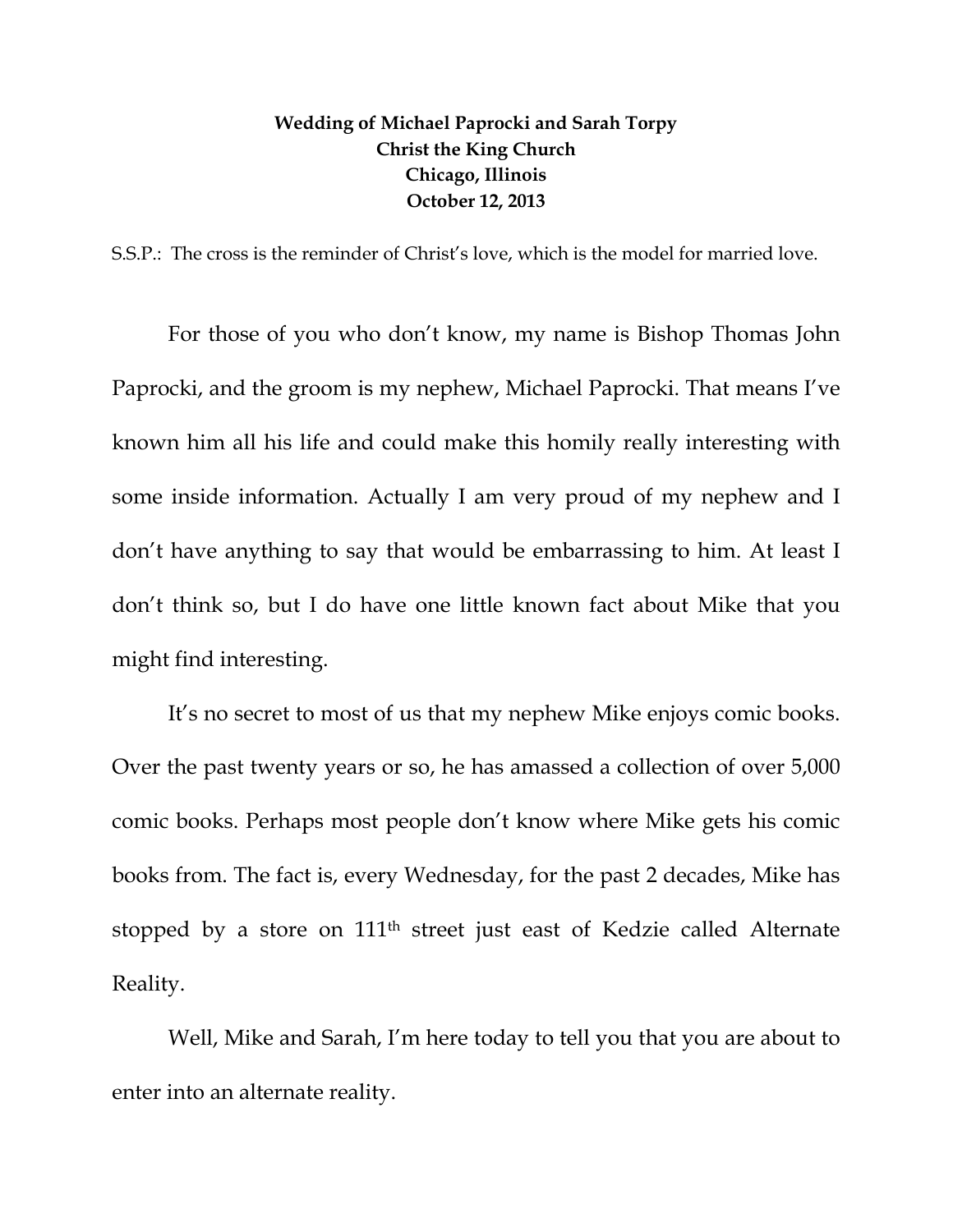Not only is this an alternate reality because you will be leaving behind the reality of single life and entering the reality of a life together for as long as you both shall live, but even more so, because you have chosen to celebrate your marriage within the context of the Sacrament of Matrimony.

This sacrament, like all the sacraments, is a journey into an alternate reality that we call the Kingdom of God. So, why is it an alternate reality?

The Kingdom of God is an alternate reality because it is a reality in which God's will is done, not your will or my will. The married life that you are entering into is a taste of and a preparation for an eternity of living according to a will that is not your own. Not that either of you will be blindly submitting to the will of your spouse, but BOTH of you will be submitting to the will of your marriage and eventually, your family. You are entering an alternate reality.

And, just as in the alternate realities of comic books where there is always a superhero who battles the forces of evil to claim victory for justice and goodness, the Kingdom of God is championed by an extraordinary figure, Jesus Christ.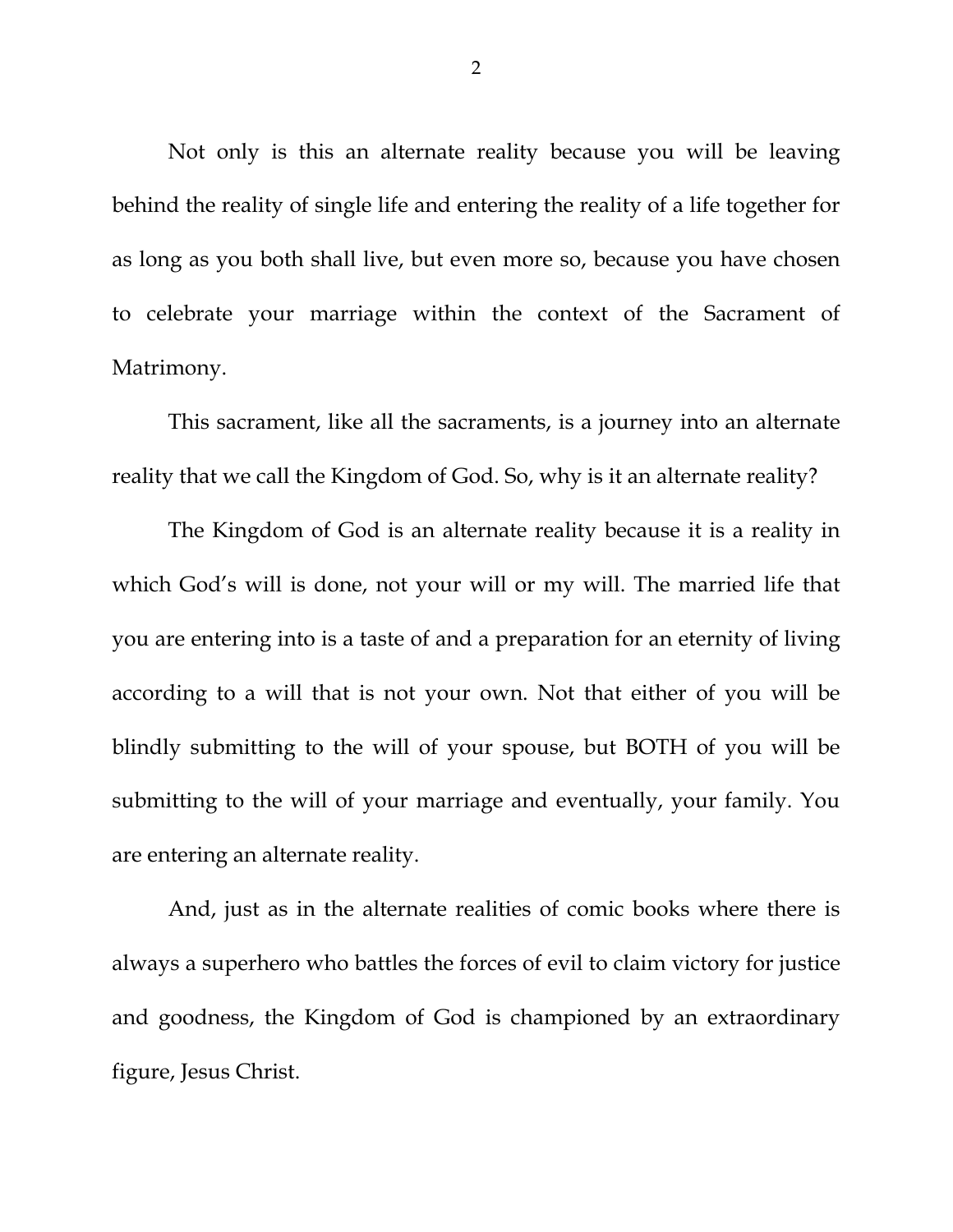In the alternate reality that is the Kingdom of God, Jesus points the way for how to conquer the false values of this world…the reality that you are leaving behind. In the alternate reality of the Kingdom of God, Jesus conquers sin and death. And he doesn't rely on a light saber, a spider web, a hammer, or a batmobile. Rather, he relies on a very strange and unexpected weapon: the cross. Jesus conquers sin and death by the ultimate act of selfless love – by giving up his own life.

Mike and Sarah, as you enter this alternate reality, you are invited to conquer the challenges of this world by practicing selfless love the same way your parents and grandparents have exemplified for you all the years of your lives.

But the story of the Kingdom of God does not end with the Cross but with the Resurrection…new life that conquers sin and death. Mike and Sarah, your old lives are being laid to rest but a glorious new life is beginning. And by practicing selfless love for all the days of your lives together, you will continue to experience the joy of the Resurrection…the new life that is ours in the alternate reality we call the Kingdom of God.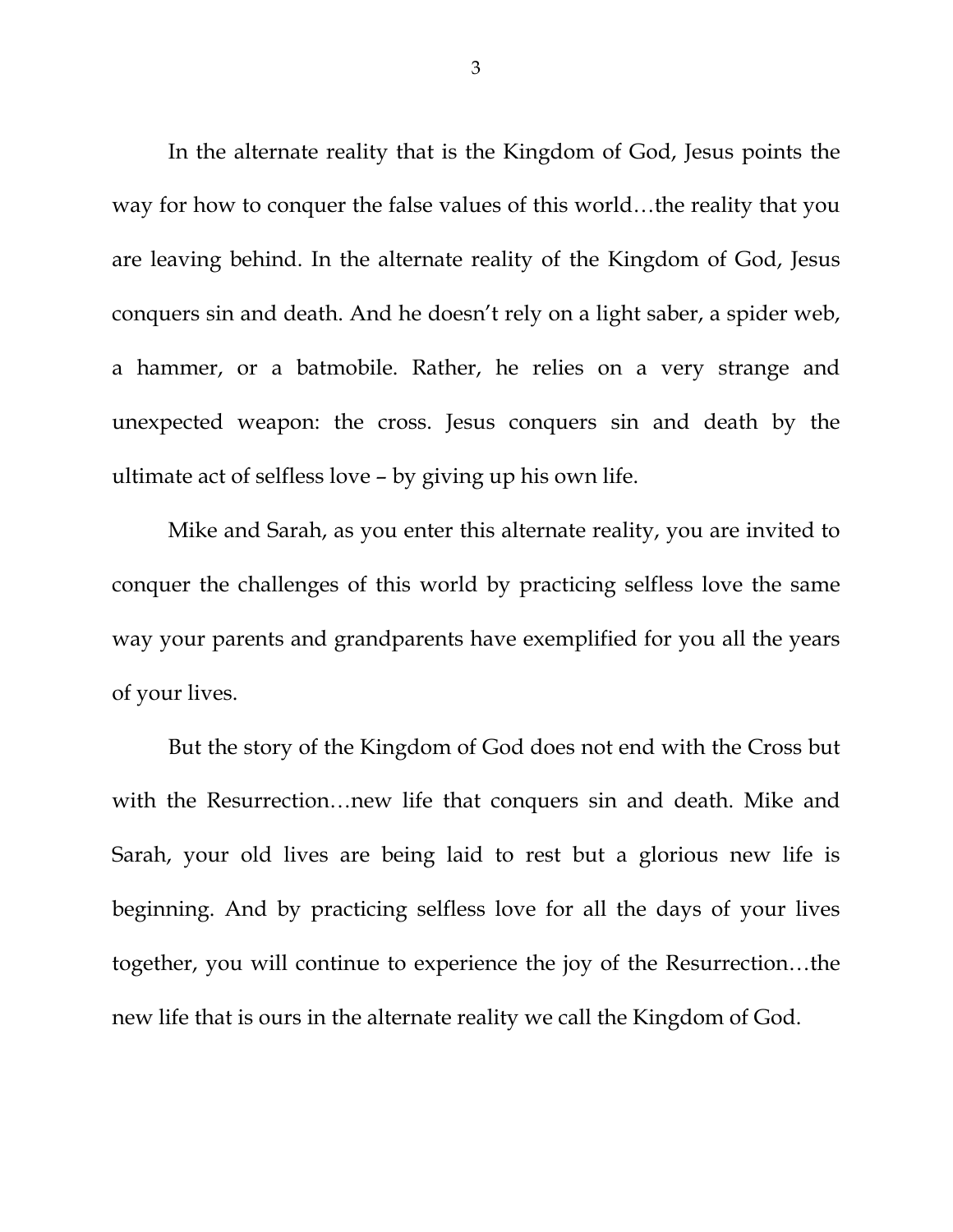Now, adjusting to this alternate reality is not easy. Sarah learned all about adjusting to an alternate reality last year when she began her teaching career in the Chicago Public schools. There, she was called upon day in and day out to practice selfless love, serving the needs of inner city children. That was not easy. Neither is adjusting to married life. Like the alternate realities of comic books and yes, Chicago public schools, the alternate reality that we call the Kingdom of God is a place filled with mystery where all is not as it seems. This is a reality where the first are last and the last are first; enemies are loved; persecutors are prayed for; the other cheek is turned; forgiveness is given not 7 times but 70 times 7 times; the poor are blessed; the rich are sent away empty; boasting of strengths is replaced by boasting of weaknesses, and, if that's not enough, new life comes from death.

You will have to do some unlearning to adjust to this new reality. Marriage is the perfect prescription for that because you will gradually begin to develop a whole new way of thinking that no longer revolves around yourself but around one another and your children. I suppose it's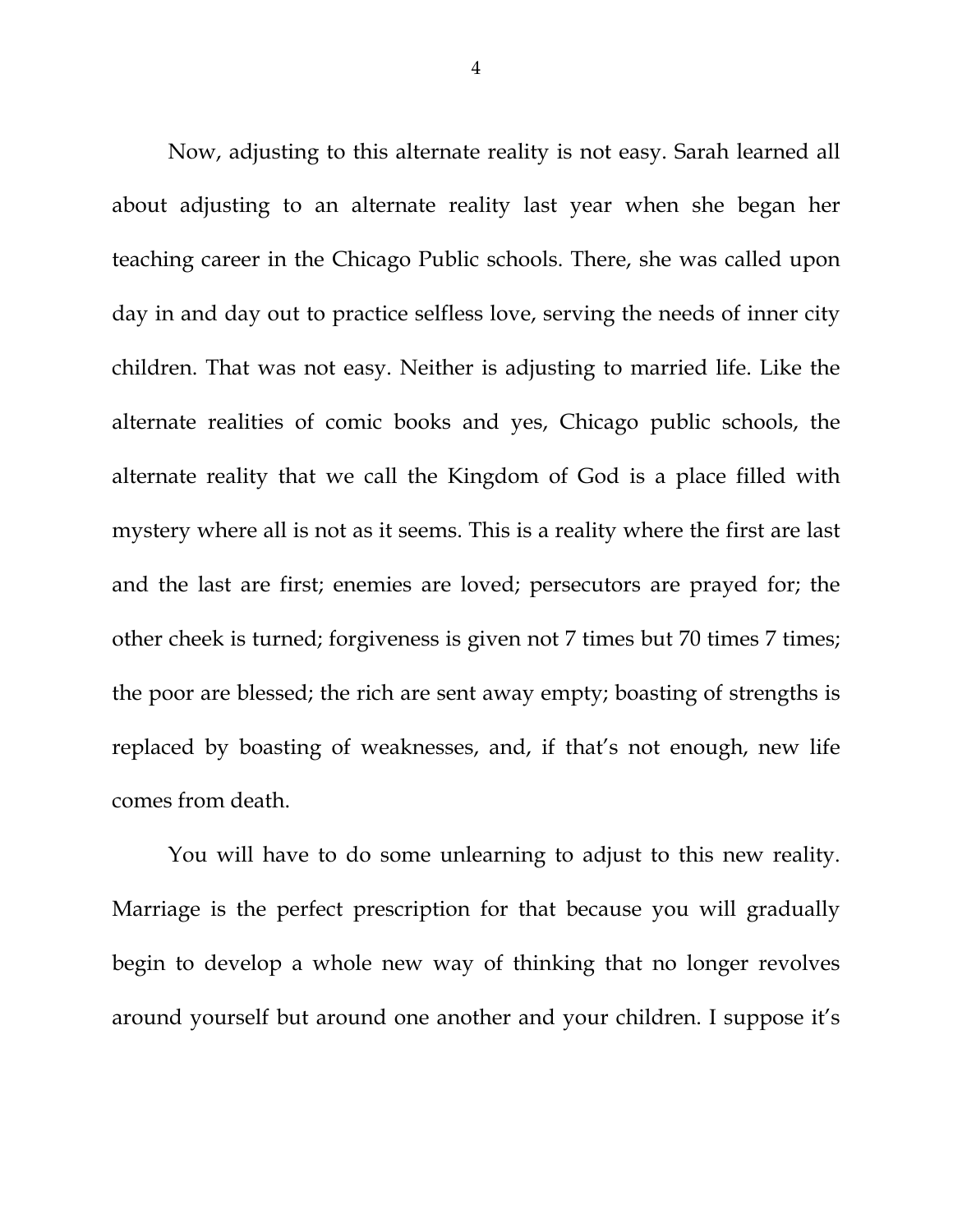fair to say that you are about to have your own George Costanza moment, to reference a show that both of you enjoy, Seinfeld.

Now I must admit that I'm not a big Seinfeld fan myself. In fact, I don't think I've ever watched a full episode from start to finish. So I'm relying here on my brother Joe, your Dad, who tells me that in one of the most famous Seinfeld episodes, George Costanza comes to the realization that the way he has been living his life has been all wrong and that life is the opposite of the way it should be. Jerry, of course, tells him that, "if every instinct you have is wrong, then the opposite would have to be right."

George resolves to start doing the complete opposite of his instincts and, as a result, experiences a string of incredible successes. What's key is his reaction. He comes back to tell Jerry and Elaine, "I tell you this: something is happening in my life! I did this opposite thing last night. Up was down; black was white; good was bad; day was night. This is no longer just some crazy notion. Jerry, Elaine…this is my religion!"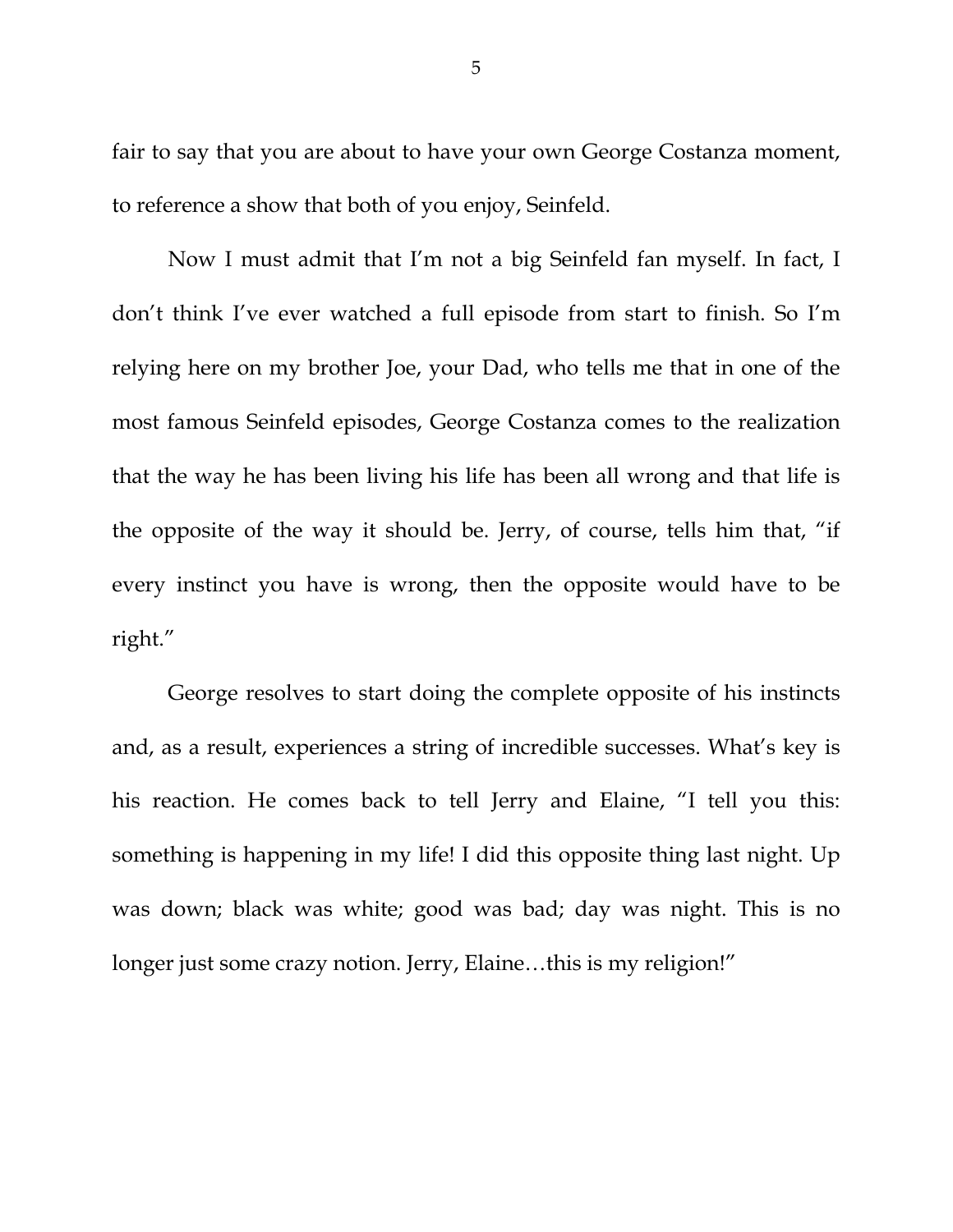Well, Mike and Sarah, this Kingdom of God that you've heard about is not just some crazy notion. It is your religion. And that is why you've chosen to celebrate the Sacrament of Matrimony. I'm not telling you that every decision you've made in your life up to this point has been wrong, but I am here today to tell you that the key to thriving in the Kingdom of God is to begin thinking the opposite of how the world usually thinks.

To do that, you must follow the instruction of our Blessed Mother that we just heard in the Gospel of Saint John, when she said to the stewards at the marriage of Cana after they had run out of wine, "Do whatever He [Jesus] tells you" (John 2:5-8).

You must model yourself after Jesus who, even though he was Lord and Master, got down on his knees and washed the feet of his disciples. Remember that when you're changing diapers.

You must model yourself after Jesus who, as he hung on the Cross, said, "Father, forgive them, they know not what they do." Remember that when you have a fight and are convinced that your spouse is the focal point of all evil.